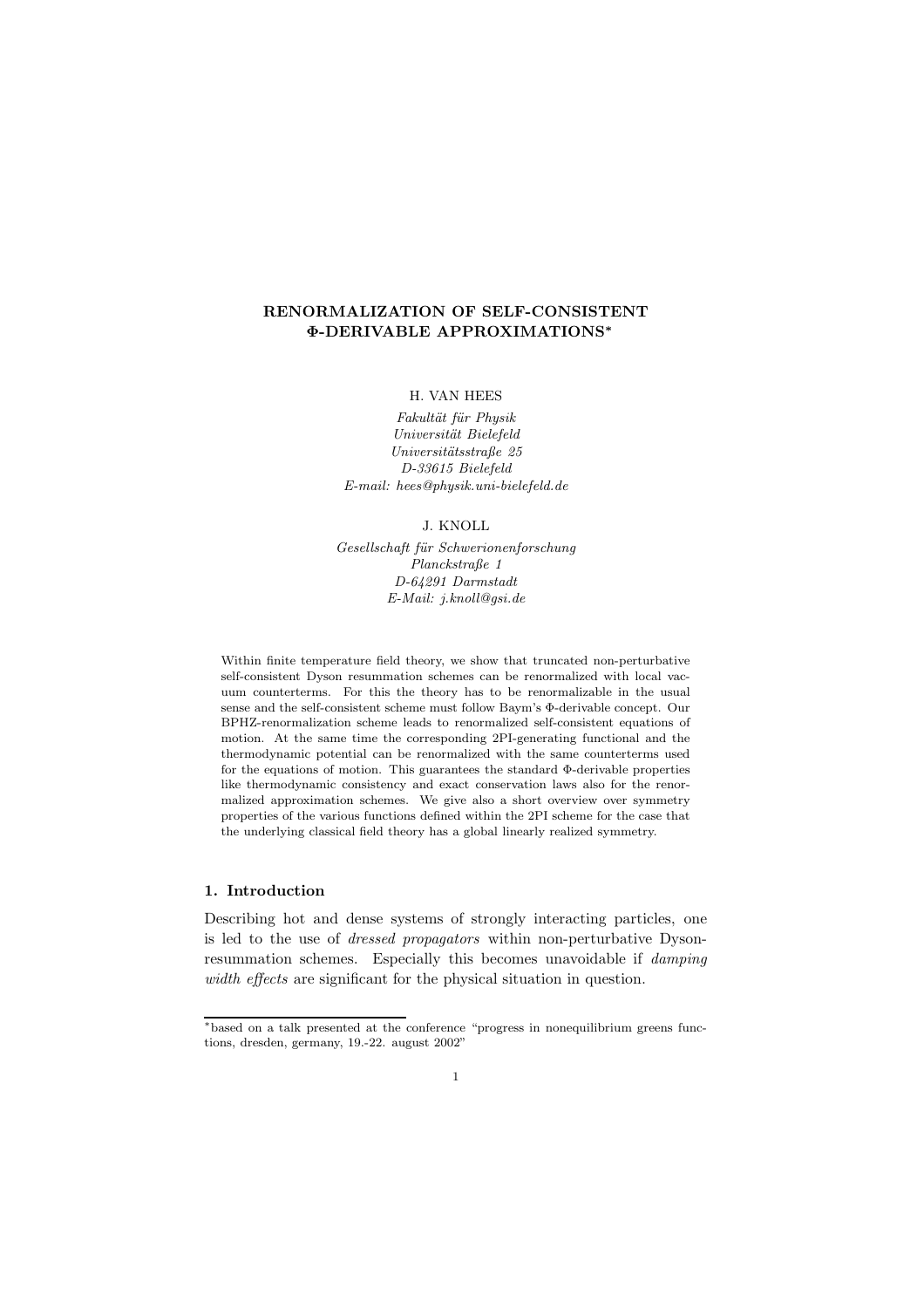Based on functional formulations by Luttinger and Ward<sup>1</sup> and Lee and Yang<sup>2</sup> Baym and Kadanoff<sup>3</sup> studied a special class of self-consistent Dyson approximations, which later was reformulated in terms of a variational principle, defining the so-called  $\Phi$ -*derivable approximations*<sup>4</sup>. The variational principle, applied to approximations of the Φ-functional, leads to closed coupled equations of motion for the mean field and the propagator, which guarantee the exact conservation of the expectation values of conserved currents and thermodynamical consistency, since at the same time the approximated Φ-functional is an approximation of the thermodynamic potential.

Later this concept was generalized to the relativistic case and rederived within the path integral formalism by Cornwall, Jackiw, and Tomboulis<sup>5</sup>. It is no formal problem to extend this formulation to the general Schwinger-Keldysh real-time contour<sup>6,7</sup> and thus to generalize the concept to nonequilibrium problems.

Here we discuss the problem, how to *renormalize* the equations of motion, derived from Φ-derivable approximations for relativistic quantum field theories. Generalizing the work of Bielajew and  $Serot<sup>8,9</sup>$  we show that any Φ-derivable approximation of a perturbatively renormalizable theory is also renormalizable in the usual sense. Further we prove that at finite temperature only *temperature-independent counterterms* are necessary to give finite equations of motion<sup>10</sup>. The counterterms can be interpreted as renormalization of the wave function and the vacuum parameters of the quantum field theory, like the particle masses and the coupling constants.

Further we demonstrate the possibility to treat numerically Φ-derivable approximations with generic two-point contributions to the self-energy beyond pure gap-equation approximations with "tadpole self-energies") giving rise to a finite in-medium damping width of the involved particles<sup>11</sup>.

Another important question is whether the approximations respect underlying symmetries of the classical action functional. Contrary to perturbation theory in general the solution of the Φ-derivable equations of motion violates the Ward-Takahashi identities of symmetries. This was discussed first by Baym and Grinstein<sup>12</sup> on the example of the  $O(N)$ -symmetric linear  $\sigma$ -model. The reason can be traced back to a violation of *crossing symme* $try$  for approximations of the  $\Phi$ -functional: The solution of the  $\Phi$ -derivable equations of motion is equivalent to a resummation of the self-energy in any order of the expansion parameter of the Φ-functional approximation. This involves intrinsically the resummation of higher vertex functions, which is incomplete, because certain channels are missing, being taken into account only by approximations of the  $\Phi$  functional at higher orders.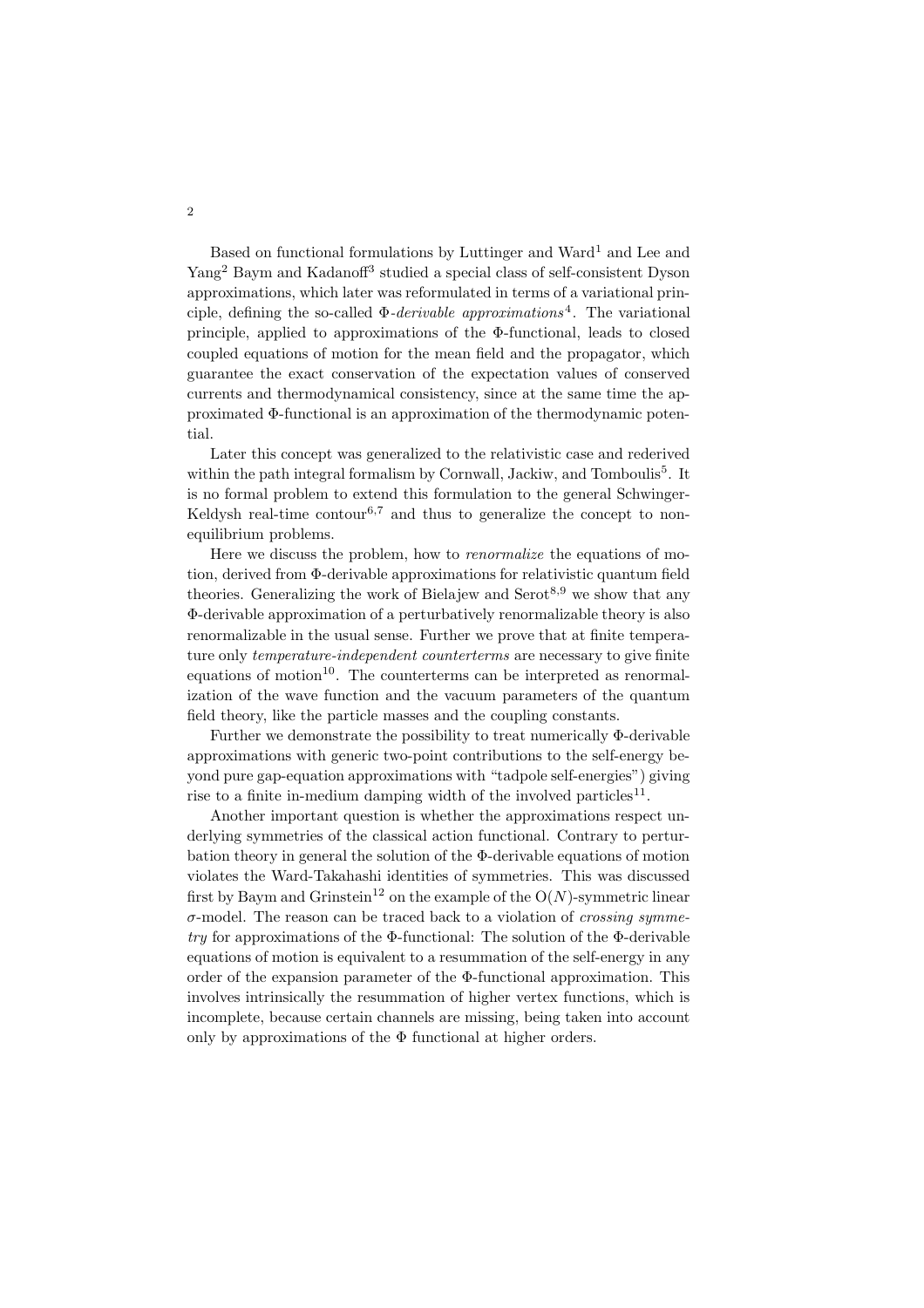We show that this can partially be cured by defining a non-perturbative approximation to the usual effective quantum action. This admits one to define vertex-functions which fulfill the Ward-Takahashi identities of the symmetry. These crossing symmetric vertex-functions are defined by equations of motion which solution is equivalent to a further resummation of the channels, missing intrinsically in the Φ-derivable self-energy  $resummation<sup>13</sup>$ .

### 2. The 2PI generating functional

We start with the defining path integral for the two-particle (2PI) irreducible quantum action for the state of thermal equilibrium. For this case we use the Schwinger-Keldysh closed real-time path extended by an imaginary part making use of the fact that the unnormalized thermal density operator  $\exp(-\beta \mathbf{H})$ , with  $\beta$  denoting the inverse temperature of the system and H its Hamilton operator, can be included within the path integral as a time evolution parallel to the imaginary axis (see Fig. 1). We consider the



Figure 1. The Schwinger-Keldysh closed time path modified for the application to thermal equilibrium quantum field theory.

local relativistic renormalizable quantum field theory for one scalar field  $\phi$ with the dynamics defined by the classical action

$$
S[\phi] = \int_{\mathcal{C}} d(1) \left[ \frac{1}{2} (\partial_{\mu} \phi_1)(\partial^{\mu} \phi_1) - \frac{m^2}{2} \phi_1^2 - \frac{\lambda}{4!} \phi_1^4 \right].
$$
 (1)

Here and in the following  $\int_{\mathcal{C}} d(123 \ldots) f_{123\ldots}$  denotes an integral over a function f of space-time arguments  $x_1, x_2, \ldots$  The time variable is assumed to be defined along the contour depicted in Fig. 1.

The generating functional is given by

$$
\Gamma[\varphi, G] = S[\varphi] + \frac{\mathrm{i}}{2} \operatorname{Tr}(M^2 G^{-1}) + \frac{\mathrm{i}}{2} \int_C \mathrm{d}(12) D_{12}^{-1} (G_{12} - D_{12}) + \Phi[\varphi, G] \,(2)
$$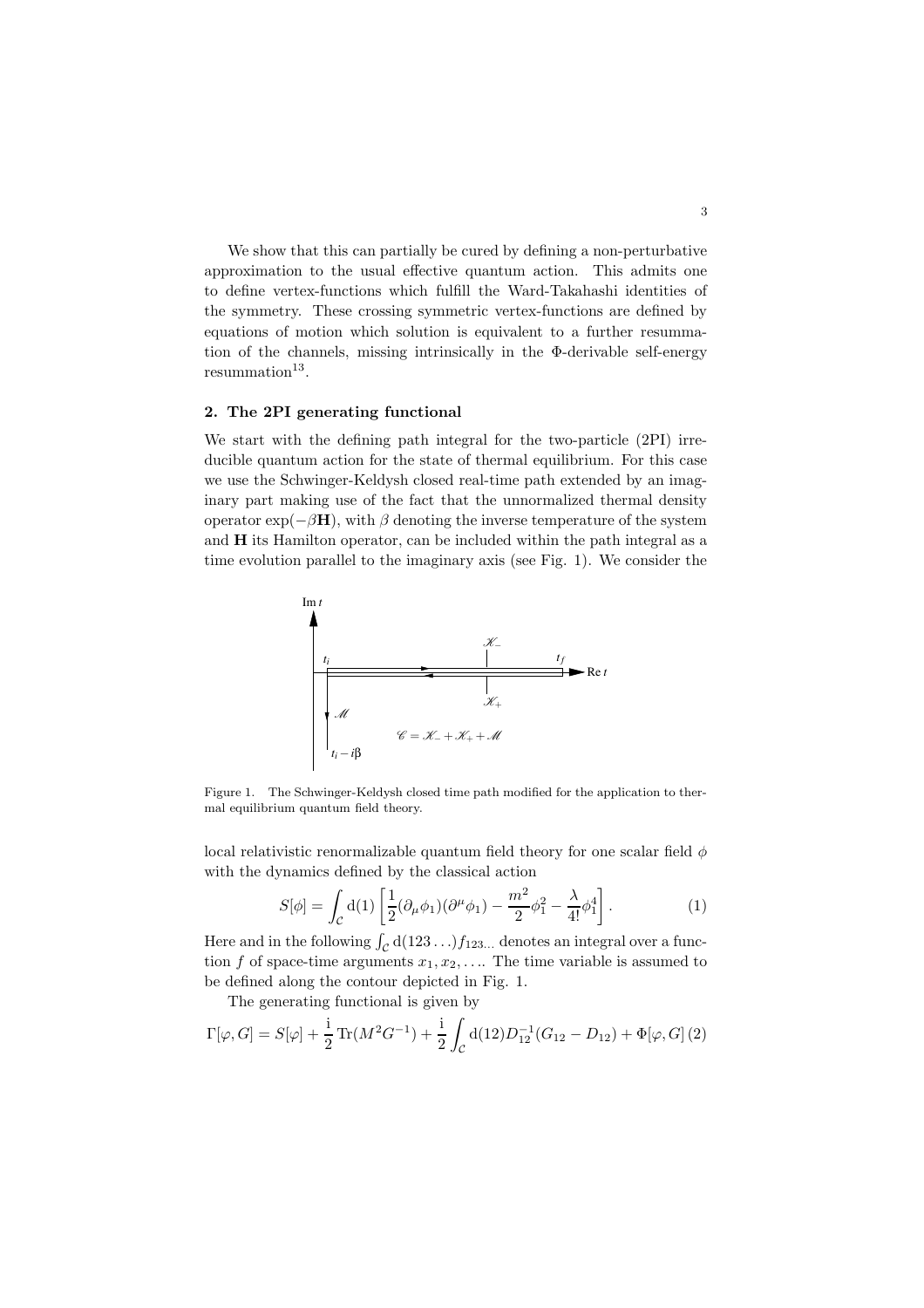with

4

$$
D_{12}^{-1} = \frac{\delta^2 S[\varphi]}{\delta \varphi_1 \delta \varphi_2}.\tag{3}
$$

In terms of diagrams the functional  $\Phi$  consists of closed two-loop diagrams, which are built with lines representing exact propagators G and point-vertices with respect to the field  $\phi$  derived from the action  $S[\varphi + \phi]$ .

The equations of motion are determined by the stationary point of the functional (2):

$$
\frac{\delta \Gamma}{\delta \varphi_1} \stackrel{!}{=} 0, \quad \frac{\delta \Gamma}{\delta G_{12}} \stackrel{!}{=} 0.
$$
\n(4)

Using (2) these equations of motion read

$$
\frac{\delta S}{\delta \varphi_1} = -\frac{i}{2} \int_C d(1'2') \frac{\delta D_{1'2'}^{-1}}{\delta \varphi_1} G_{1'2'} - \frac{\delta \Phi}{\delta \varphi_1},\tag{5}
$$

$$
\Sigma_{12} := D_{12}^{-1} - G_{12}^{-1} = 2i \frac{\delta \Phi}{\delta G_{12}}.
$$
\n(6)

From the latter equation we see that the derivative of  $\Phi$  with respect to G gives the *exact self-energy* of the theory at presence of a mean field  $\varphi$ , which in turn is determined from (5) self-consistently. Since lines in diagrams contributing to an expansion of  $\Phi$  stand for exact Green's functions G all these lines must not contain any self-energy insertions, i.e., the self-energy is represented as the sum of all skeleton diagrams. Since the derivative of a diagram with respect to  $G$  means to open any line contained in it and then adding all the so obtained diagrams, the functional  $\Phi$  consists of all *closed* two-particle irreducible diagrams with at least two loops.

A Φ-derivable approximation is defined as the truncation of the functional  $\Phi$  to a finite (e.g., coupling-constant or  $\hbar$ -expansion) or an explicitly resummable infinite subset of 2PI diagrams. The mean field  $\varphi$  and Green's function  $G$  are then determined by the self-consistent closed equations of motion  $(5-6)$ .

# 3. Renormalization of  $\phi^4$ -theory

For the renormalization of self-consistent approximation schemes we use the Bogoliubov-Parasiuk-Hepp-Zimmermann (BPHZ) renormalization description. As an example we treat  $\phi^4$ -theory in the phase of unbroken  $\mathbb{Z}_2$ -symmetry, i.e., we set  $m^2 > 0$ . Then as well at zero as at finite temperature we have  $\varphi = 0$  as the unique solution of the equations of motion. Only the self-consistent propagator has to be determined.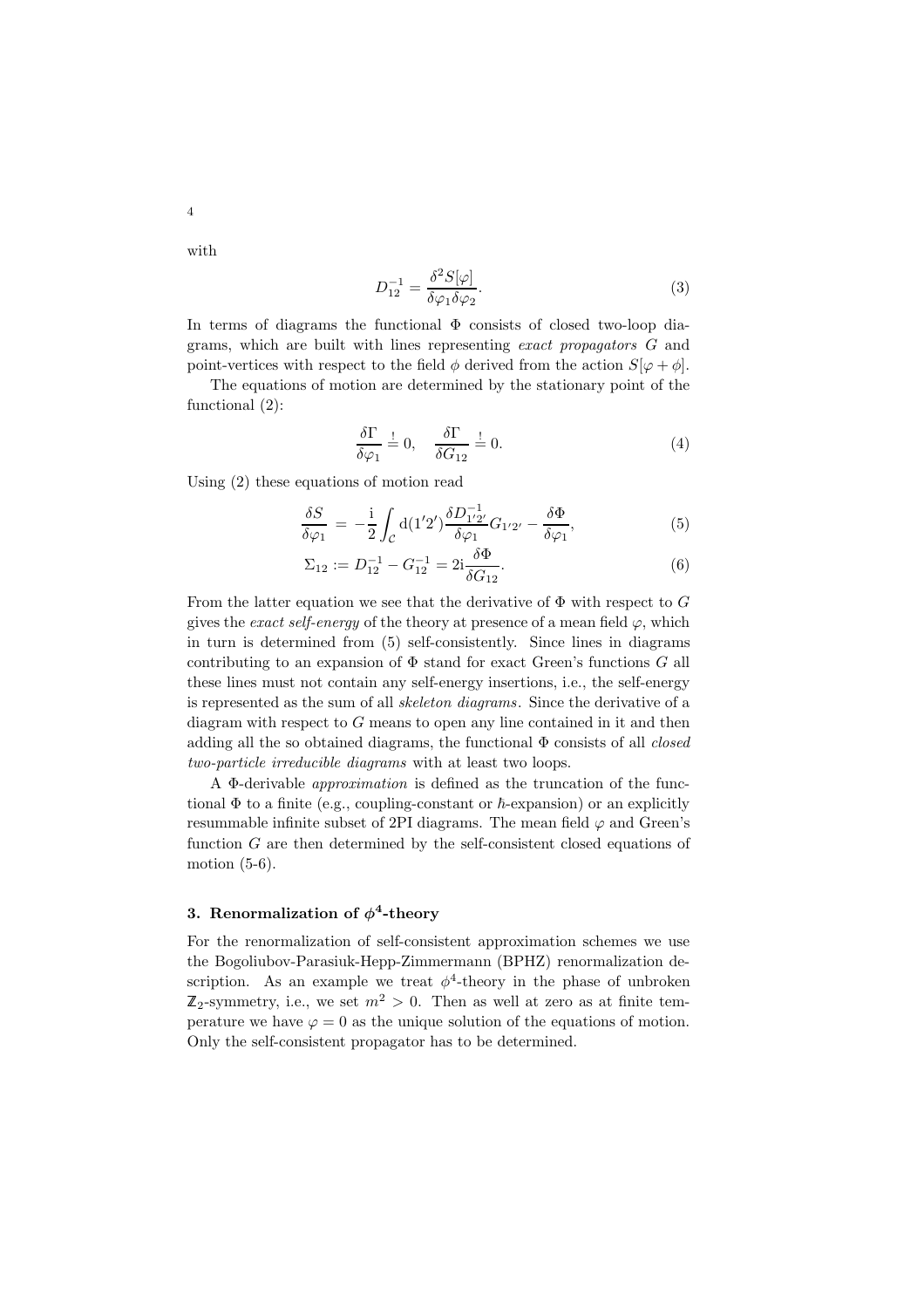### 3.1. Renormalization at  $T=0$

At  $T = 0$  the only difference to the perturbative treatment of the renormalization problem is that we have to apply it to diagrams with lines standing for self-consistent propagators instead for free ones. It is also clear that we can restrict ourselves to the  $\{--\}$ -part (i.e., the time ordered part) of the real-time contour since in the vacuum case the time-ordered Green's function is identical to the retarded (advanced) one for positive (negative)  $p^0$ -components.

The BPHZ renormalization description rests solely on Weinberg's power-counting theorem which is independent of the the special form of propagators. Thus we only have to show that the self-consistent propagators of Φ-derivable approximations belong to the class of functions with the asymptotic behavior  $O[(l^2)^{-1}(\ln l^2)^{\beta}]$  for large momenta  $l^2$ , where  $\beta$  is a constant. Assuming that this is the case Weinberg's theorem tells us that a connected truncated diagram  $\gamma$  with E external lines has a superficial degree of divergence  $\delta(\gamma) = 4 - E$ . So due to the Φ-derivable equations of motion the self-consistent self-energy shows an asymptotic behavior like  $O[p^2(\ln p^2)^{\beta'}]$ . So starting an iteration for the self-consistent propagator with the perturbative propagator (and provided this iteration converges) we can conclude that indeed the propagator is of the usual asymptotic behavior.

The BPHZ renormalization technique aims at the construction of the integrand of the renormalized integral without using an intermediate step of regularization. If a diagram is divergent without proper divergent subdiagrams it is sufficient to subtract the Taylor expansion of the integrand with respect to the external momenta up to the order given by the superficial degree of divergence which is in our case  $4 - E$ , with E denoting the number of external legs.

For renormalization theory it is crucial that the same holds true for diagrams which contain divergences from proper subdiagrams, if the according subdivergences are subtracted first, even if it contains *overlapping* divergences and thus that one needs only local counterterms to the quantum action which have the same form as that of the classical action but with the infinities lumped into the "bare parameters" rather than the physical ones $^{14,15}$ .

The described BPHZ-scheme chooses the renormalization point for divergent diagrams at external momenta set to 0. It is clear that by another finite renormalization of the same diagrams we can switch to any renormalization scheme appropriate for the application under consideration. In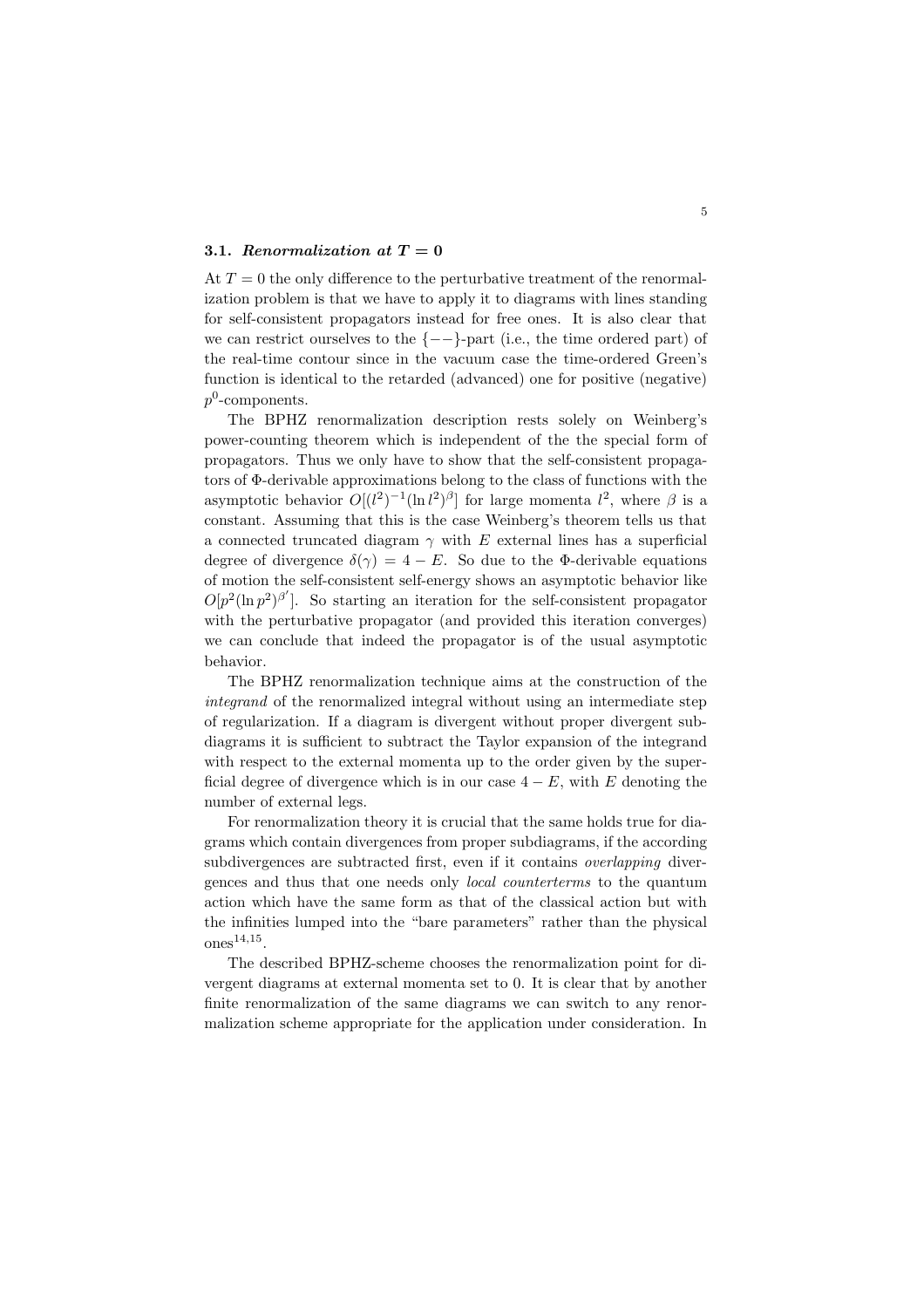our case of  $\phi^4$ -theory we choose the on-shell renormalization scheme, which defines the mass parameter  $m$  to denote the physical mass of the particles. We use the following on-shell renormalization conditions:

$$
\Sigma^{(\text{vac})}(p^2 = m^2) = 0, \quad \partial_{p^2} \Sigma^{(\text{vac})}(p^2 = m^2) = 0,
$$
 (7)

$$
\Gamma^{(4,\text{vac})}(s,t,u=0) = \frac{\lambda}{2}.
$$
 (8)

Here  $s, t, u$  are the usual Mandelstam variables for two-particle scattering, p is the external momentum of the self-energy and  $m^2$  is the (renormalized) mass of the particles due to the renormalization conditions (7). The second condition defines the wave-function normalization such that the residuum of the propagator at  $p^2 = m^2$  is equal to unity.

### 3.2. Numerical calculation

To illustrate the abstract considerations of the previous section we show how to solve the self-consistent  $\Phi$ -derivable Dyson equation for the  $\phi^4$  model in the case of unbroken  $\mathbb{Z}_2$ -symmetry, i.e., for  $\varphi = 0$ . We take into account the Φ-functional up to three-loop order:

$$
\Phi = \bigcirc \bigcirc \bigcirc + \frac{1}{2} \bigcirc \bigcirc \bigcirc \qquad (9)
$$

For the self-energy we find from Eq. (6)

$$
-i\Sigma = \bigotimes + \bigotimes \tag{10}
$$

The main numerical problem is that it is of course not possible to integrate directly the renormalized integrands of the self-energy diagrams depicted in Eq. (10) because of the on-shell poles of the propagator. Instead we use its Lehmann spectral representation

$$
G^{(\text{vac})}(p^2) = \int_0^\infty \frac{d(m^2)}{\pi} \frac{\text{Im}\, G^{(\text{vac})}(m^2)}{m^2 - p^2 - i\eta},\tag{11}
$$

where  $\eta$  denotes a small positive number to be taken to  $0^+$  in the sense of a weak limit after performing the loop integrals.

First we calculate the one-loop function

$$
L^{(\text{reg})}(q^2) = \mathbf{i} \sum_{l} = \mathbf{i} \int \frac{d^d l}{(2\pi)^d} G^{(\text{vac})}[(l+q)^2] G^{(\text{vac})}(l^2) \tag{12}
$$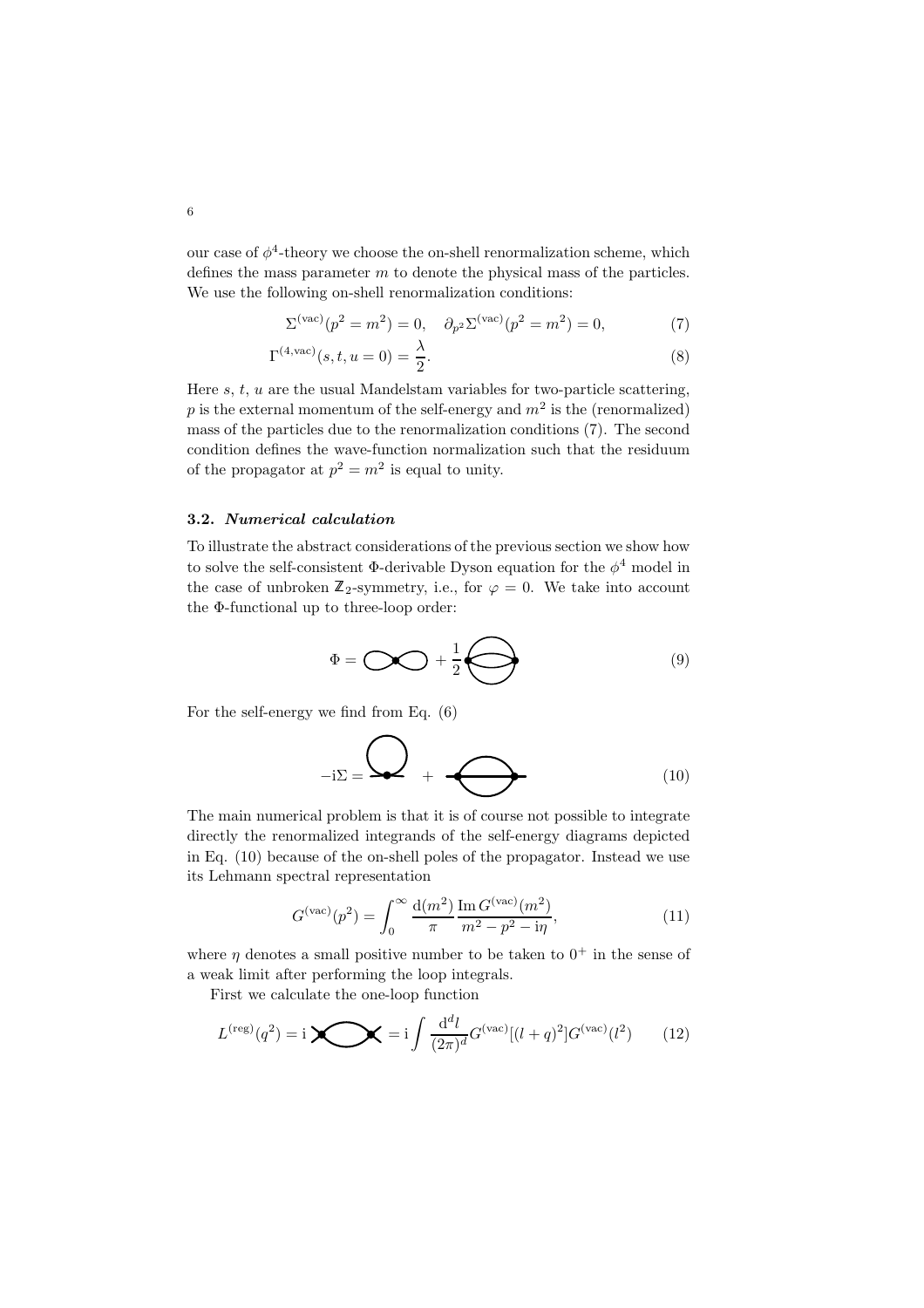which appears as a subdiagram contained in the "sunset diagram" in Eq. (10). Here and in the following we use dimensional regularization to give the un-renormalized integrals a definite meaning. At the end of the BPHZ subtraction procedure we can let  $d = 4$ . The loop function (12) is logarithmically divergent and has to be subtracted such that  $L^{(ren)}(q^2 = 0) = 0$ due to the renormalization conditions (7).

Using the spectral representation (11) the renormalized loop function can be expressed with help of a kernel  $K_1^{(ren)}$ :

$$
L^{\text{ren}}(q^2) = \int_0^\infty \frac{\mathrm{d}m_1^2}{\pi} \int_0^\infty \frac{\mathrm{d}m_2^2}{\pi} K_1^{\text{(ren)}}(q^2, m_1^2, m_2^2) \times \text{Im}\, G^{\text{(vac)}}(m_1^2) \text{Im}\, G^{\text{(vac)}}(m_2^2). \tag{13}
$$

The renormalized kernel can be calculated analytically with help of standard formulae of perturbation theory (for details  $\sec^{11}$ ).

Due to the renormalization conditions the tadpole contribution to the self-energy is canceled. For the remaining sunset-diagram we can use the dispersion relation for  $L^{(ren)}$  and  $G^{(vac)}$  to define a kernel  $K_2$  such that the renormalized self-energy reads

$$
\Sigma^{(\text{vac})}(p^2) = \int_{4m^2}^{\infty} \frac{dm_3^2}{\pi} \int_0^{\infty} \frac{dm_4^2}{\pi} K_2^{(\text{ren})}(p^2, m_3^2, m_4^2) \times \text{Im} L^{(\text{ren})}(m_3^2) \text{Im} G^{(\text{vac})}(m_4^2).
$$
 (14)

For the numerical calculation one has to take into account that  $\text{Im } G^{(\text{vac})}$ contains the pole contribution  $\propto \delta(p^2 - m^2)$  which has to be treated explicitely in both formulae (13) and (14). The remaining integrals over the  $m_k^2$  are relatively smooth finite integrals which can be done with help of a simple adaptive integration algorithm. We used an adaptive Simpson algorithm to solve the equations (13) and (14) iteratively.

As turns out for the vacuum case the main contribution comes from the pole terms such that even for high coupling constants the perturbative and self-consistent result lie on top of each other (see Fig. 2). The reason is that in our on-shell scheme the threshold for the imaginary part of the self-energy is at  $9m^2$ .

#### 3.3. Renormalization at  $T > 0$

Now we show that the renormalization at  $T > 0$  can be done with the *same* temperature independent vacuum counterterms as were necessary to render the vacuum proper vertex functions finite. Thus in complete analogy to the well-known result of perturbative finite-temperature renormalization theory the renormalized theory is completely defined at  $T = 0$ . There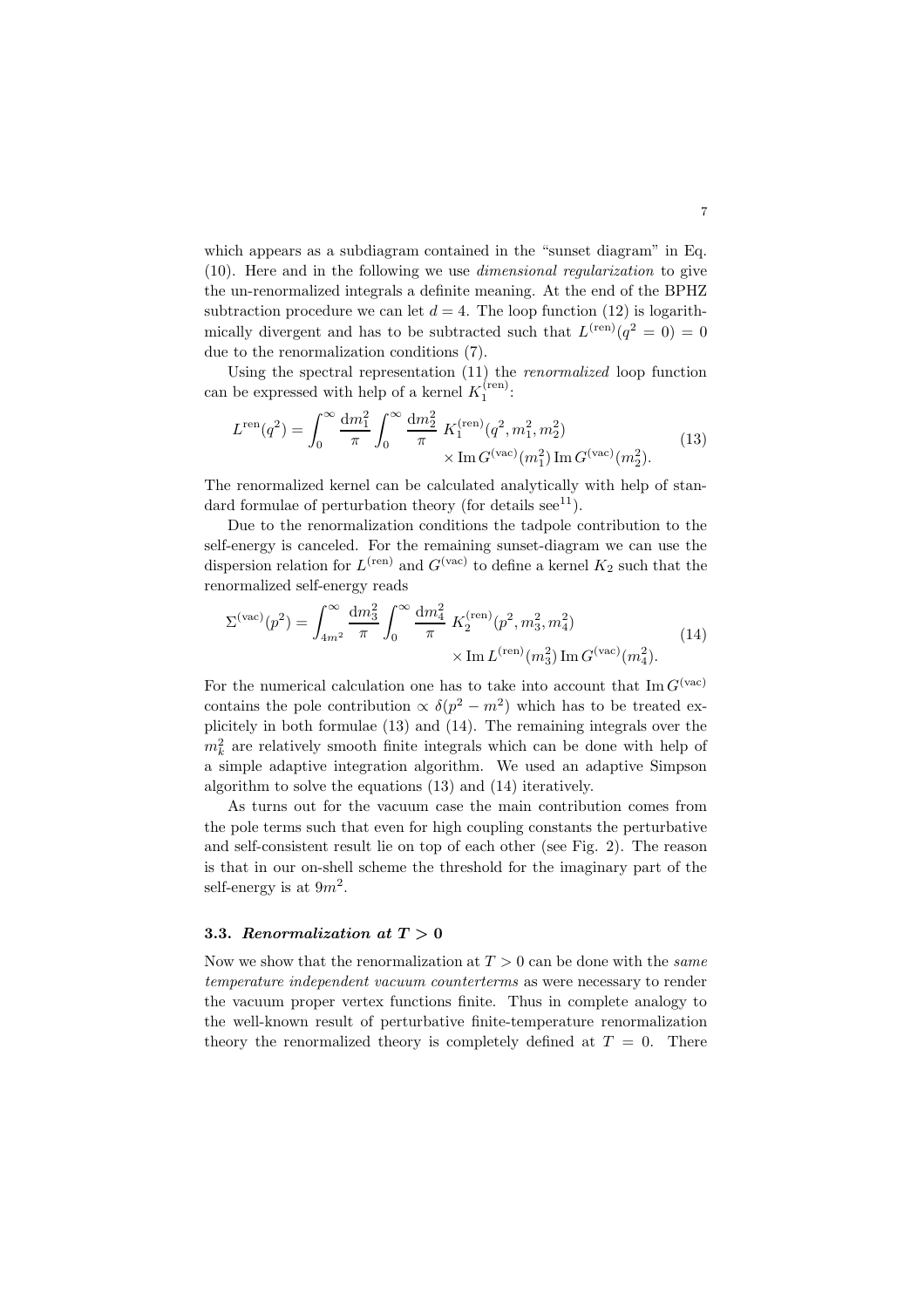

Figure 2. Real (left) and imaginary part (right) of the sunset self- energy. The perturbative and the self-consistent result lie on top of each other due to the large threshold at  $s = 9m^2$ .

is no ambiguity for "in-medium modifications" of coupling constants from renormalization.

We expand the finite-temperature self-energy around the self-consistent solution of the same  $\Phi$ -derivable approximation at  $T=0$ :

$$
\Sigma_{12} = \Sigma_{12}^{(\text{vac})} + \Sigma_{12}^{(0)} + \Sigma_{12}^{(r)}.
$$
\n(15)

Here  $\Sigma_{12}^{(\text{vac})}$  is the renormalized vacuum self-energy calculated in the previous section. The second and third terms in Eq. (15) contain the in-matter parts of the self-energy. Thereby  $\Sigma^{(0)}$  is the part of the self-energy which arises as the linear part from a functional power expansion with respect to the Green's function around the vacuum Green's function:

$$
-i\Sigma_{12}^{(0)} = -i \int_C d(1'2') \left( \frac{\delta \Sigma_{12}}{\delta G_{1'2'}} \bigg|_{T=0} G_{1'2'}^{(mat)} \right) = \frac{\sum_{i=1}^{N} \sum_{j=1}^{N} (16)}{1 - i \sum_{j=1}^{N} (16)}
$$

The wavy line stands for the "matter part" of the Green's function  $G<sup>(mat)</sup>$  =  $G - G<sup>(vac)</sup>$ . As we shall see below herein we have to understand only the diagonal part of the vacuum propagator within the momentum-space matrix formalism. The four-point kernel  $\Gamma^{(4)}$  is a four-point function represented by a particular set of self-energy subdiagrams consisting of pure vacuum lines, defined by

$$
-i\Gamma_{12,1'2'}^{(4)} = -\left. \frac{\delta \Sigma_{12}}{\delta G_{1'2'}} \right|_{T=0} = -2i \left. \frac{\delta^2 \Phi}{\delta G_{12} \delta G_{1'2'}} \right|_{T=0} . \tag{17}
$$

Its "diagonal part", i.e., with all time arguments placed on one side of the real-time contour, defines a vacuum renormalization part which is of superficial degree of divergence 0. Thus we can conclude that the diagonal part of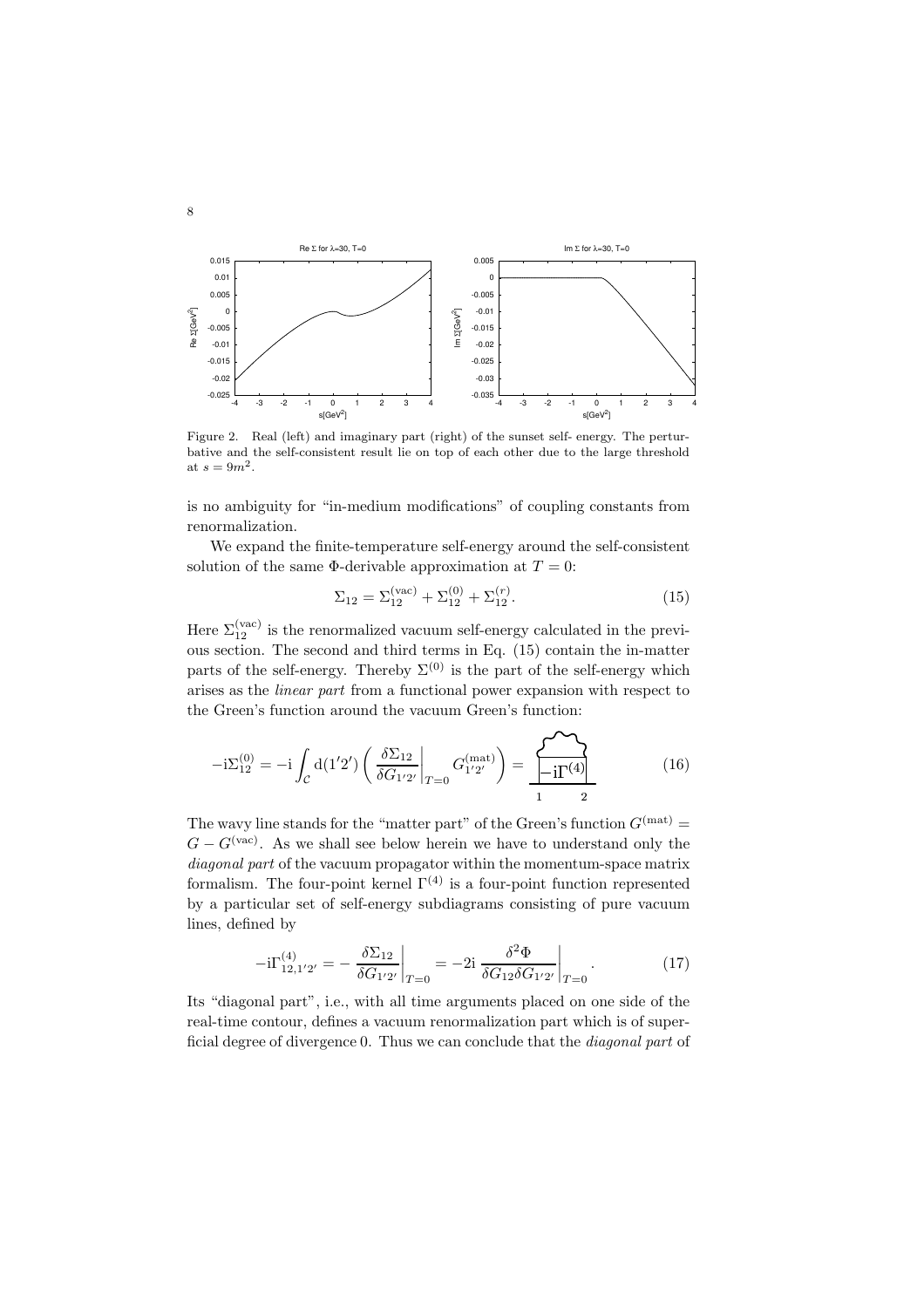$G^{(\text{mat})}$  is of momentum power  $-4$ , so that closing  $\Gamma^{(4)}$  with a wavy  $G^{(\text{mat})}$ line yields another logarithmic divergence, even when the pure vacuum part  $\Gamma^{(4)}$  is renormalized. On the other hand the off-diagonal parts of  $G<sup>(mat)</sup>$ contain  $\theta$ -functions and Bose-Einstein-distribution factors which lead to convergent temperature dependent integrals which we are not allowed to subtract. Thus from Weinberg's power-counting theorem we can conclude that the divergent part of  $\Sigma^{(0)}$ , in the following called  $\Sigma^{(0,\text{div})}$ , accounts for all terms of momentum power 0 and consequently  $\Sigma^{(r)}$  is of divergence degree −2 and thus finite after subtracting vacuum subdivergences.

So we are left with the task to renormalize the last loop integral from closing the  $\Gamma^{(4)}$ -diagram with a  $G^{(mat)}$ -line. For this purpose due to our discussion above we have to split the full propagator as follows

$$
iG_{12} = iG_{12}^{(vac)} + i \int_{\mathcal{C}} d(1'2')G_{11'}^{(vac)} \Sigma_{1'2'}^{(0,div)} G_{2'2}^{(vac)} + iG_{12}^{(r)}
$$
  
= 
$$
-\frac{1}{i\Gamma^{(4, vac)}} + \frac{1}{i\Gamma^{(4, vac)}} + \frac{1}{i\Gamma^{(4, vac)}} + \frac{1}{i\Gamma^{(4, vac)}}
$$
 (18)

Using Eq. (18) shows that  $\Sigma^{(0,\text{div})}$ , represented by the second diagram in (18), fulfills the equation of motion

$$
\Sigma_{12}^{(0,\text{div})} = \int_{\mathcal{C}} d(1'2') \Gamma_{12,1'2'}^{(4,\text{vac})} \left( \int_{\mathcal{C}} d(1''2'') G_{1'1''}^{(\text{vac})} \Sigma_{1''2''}^{(0,\text{div})} G_{2''2'}^{(\text{vac})} + G_{1'2'}^{(r)} \right) (19)
$$

which is *linear* in  $G^{(r)}$ . Thus Eq. (19) is solved by the ansatz

$$
-i\Sigma_{12}^{(0,\text{div})} = \int_{\mathcal{C}} d(1'2') \Lambda_{12,1'2'} G_{1'2'}^{(r)} = \frac{\left\{\begin{array}{c}\text{O}^{\text{O}} \text{O}^{\text{O}} \text{O}^{\text{O}} \text{O}^{\text{O}} \text{O}^{\text{O}} \text{O}^{\text{O}} \text{O}^{\text{O}} \text{O}^{\text{O}} \text{O}^{\text{O}} \text{O}^{\text{O}} \text{O}^{\text{O}} \text{O}^{\text{O}} \text{O}^{\text{O}} \text{O}^{\text{O}} \text{O}^{\text{O}} \text{O}^{\text{O}} \text{O}^{\text{O}} \text{O}^{\text{O}} \text{O}^{\text{O}} \text{O}^{\text{O}} \text{O}^{\text{O}} \text{O}^{\text{O}} \text{O}^{\text{O}} \text{O}^{\text{O}} \text{O}^{\text{O}} \text{O}^{\text{O}} \text{O}^{\text{O}} \text{O}^{\text{O}} \text{O}^{\text{O}} \text{O}^{\text{O}} \text{O}^{\text{O}} \text{O}^{\text{O}} \text{O}^{\text{O}} \text{O}^{\text{O}} \text{O}^{\text{O}} \text{O}^{\text{O}} \text{O}^{\text{O}} \text{O}^{\text{O}} \text{O}^{\text{O}} \text{O}^{\text{O}} \text{O}^{\text{O}} \text{O}^{\text{O}} \text{O}^{\text{O}} \text{O}^{\text{O}} \text{O}^{\text{O}} \text{O}^{\text{O}} \text{O}^{\text{O}} \text{O}^{\text{O}} \text{O}^{\text{O}} \text{O}^{\text{O}} \text{O}^{\text{O}} \text{O}^{\text{O}} \text{O}^{\text{O}} \text{O}^{\text{O}} \text{O}^{\text{O}} \text{O}^{\text{O}} \text{O}^{\text{O}} \text{O}^{\text{O}} \text{O}^{\text{O}} \text{O}^{\text{O}} \text{O}^{\text{O}} \text{O}^{\text{O}} \text{O}^{\text{O}} \
$$

where the vacuum four-point function  $\Lambda^{(\text{vac})}$  fulfills the *Bethe-Salpeter equa*tion

$$
\Lambda_{12,1'2'}^{(\text{vac})} = \Gamma_{12,1'2'}^{(4,\text{vac})} + i \int_{\mathcal{C}} d(3456) \Gamma_{12,34}^{(4,\text{vac})} G_{35}^{(\text{vac})} G_{46}^{(\text{vac})} \Lambda_{56,1'2'}.
$$
 (21)

Once this logarithmically divergent vacuum subdivergence is renormalized also  $\Sigma^{(0,\text{div})}$  is finite since  $G^{(r)}$  is falling off with momentum power  $-6$ .

For the renormalization of the four-point function we note that the momentum-space version of (21) reads

$$
\Lambda^{(\text{vac})}(p,q) = \Gamma^{(4,\text{vac})}(p,q) + i \int \frac{d^d l}{(2\pi)^d} \Gamma^{(4,\text{vac})}(p,l) [G^{(\text{vac})}(l)]^2 \Lambda^{(\text{vac})}(l,q) \n= \Gamma^{(4,\text{vac})}(p,q) + i \int \frac{d^d l}{(2\pi)^d} \Lambda^{(\text{vac})}(p,l) [G^{(\text{vac})}(l)]^2 \Gamma^{(4,\text{vac})}(l,q)
$$
\n(22)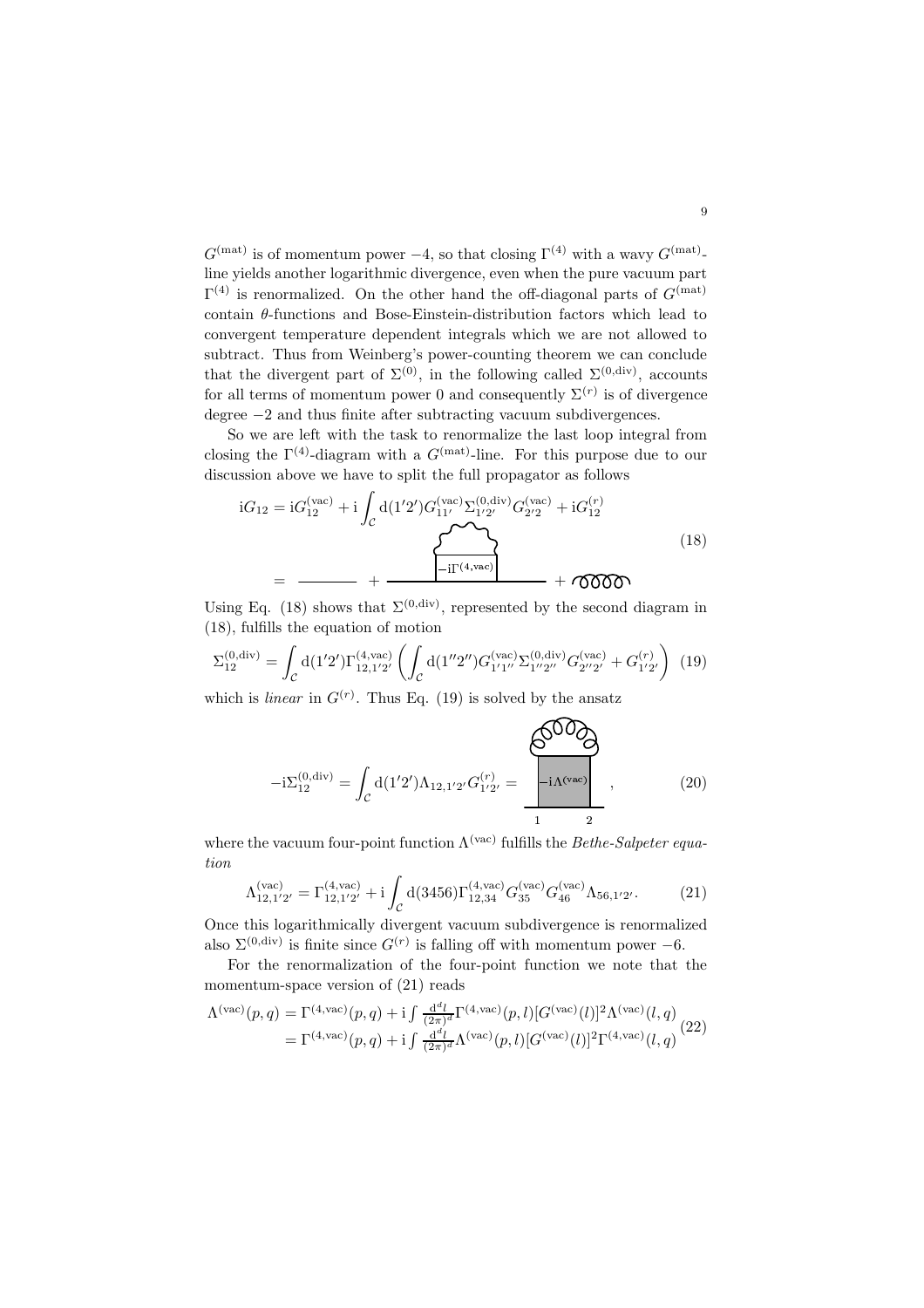To renormalize this equation, a detailed BPHZ-analysis uses the fact that due to the 2PI-feature of the  $\Phi$  functional  $\Gamma_{12,34}^{(4,\text{vac})}$  is 2PI relative to any cut which separates the space-time point pairs  $(12)$  and  $(34)$ . Thus there is no "BPHZ-box" cutting through this Bethe-Salpeter kernel. Thus we can do the subtractions at the upper and the lower end of any subdivergence with the renormalized BS-kernel leading to the renormalized BS-equation

$$
\Lambda^{(\text{ren})}(p,q) = \Gamma^{(4,\text{ren})}(p,q) \n+ i \int \frac{d^4l}{(2\pi)^4} [\Gamma^{(4,\text{ren})}(p,l) - \Gamma^{(4,\text{vac})}(0,l)][G^{(\text{vac})}(l)]^2 \Lambda^{(\text{ren})} \n+ i \int \frac{d^4l}{(2\pi)^4} \Lambda^{(\text{ren})}(0,l)[G^{(\text{vac})}(l)]^2 [\Gamma^{(4,\text{ren})}(l,q) - \Gamma^{(4,\text{ren})}(l,0)].
$$
\n(23)

The renormalization of  $\Gamma^{(4,\text{vac})}$  itself is straight forward, since it is given by a finite set of vacuum diagrams which can be renormalized by the same BPHZ-scheme as the perturbative ones.

For the practical calculation of the self-energy part  $\Sigma^{(0)}$  we need only the  $\Lambda^{(ren)}(0, q)$ . Indeed using Eqs. (18) and (20) we find

$$
\Sigma^{(0)}(p) = \Sigma^{(0)}(p) - \Sigma^{(0)}(p) + \Sigma^{(0)}(p)
$$
  
= 
$$
\int \frac{d^4l}{(2\pi)^4} [\Gamma^{(4,\text{ren})}(p,l) - \Gamma^{(4,\text{ren})}(0,l)] G^{(\text{matter})}(l)
$$
  
+ 
$$
\int \frac{d^4l}{(2\pi)^4} \Lambda^{(\text{ren})}(0,l) G^{(r)}(l)
$$
 (24)

An example solution for the equations and the comparison with the perturbative approximation is shown in Fig. 3.

While at  $T = 0$  both, the perturbative and the self-consistent solution, show the three-particle threshold at  $\sqrt{s} = 3m$  at finite temperature the spectral width smoothes out all threshold structures in the self-consistent solution. The growing high-energy tail is related to the decay of a virtual particle to three particles. At finite temperature as an additional effect a low-energy plateau in  $\text{Im }\Sigma^R$  emerges from in-medium scattering processes of real particles.

The comparison of the self-consistent solutions with the perturbative approximation shows counterbalancing effects of self-consistency: The finite spectral width, contained in the self-consistent propagator leads to a further broadening of the width and a smoothing of the structure as a function of energy. This is counterbalanced by the behavior of the real part of the self-energy which essentially shifts the in-medium mass upwards. This reduces the available phase space for real processes. With increasing coupling strength  $\lambda$  a nearly linear behavior of Im  $\Sigma^R$  with  $p_0$  results, implying a nearly constant damping width, given by  $-\text{Im }\Sigma^R/p_0$ .

While the tadpole contribution always shifts the mass upwards, at higher couplings and temperature also the real part of the sunset diagram

 $\lambda$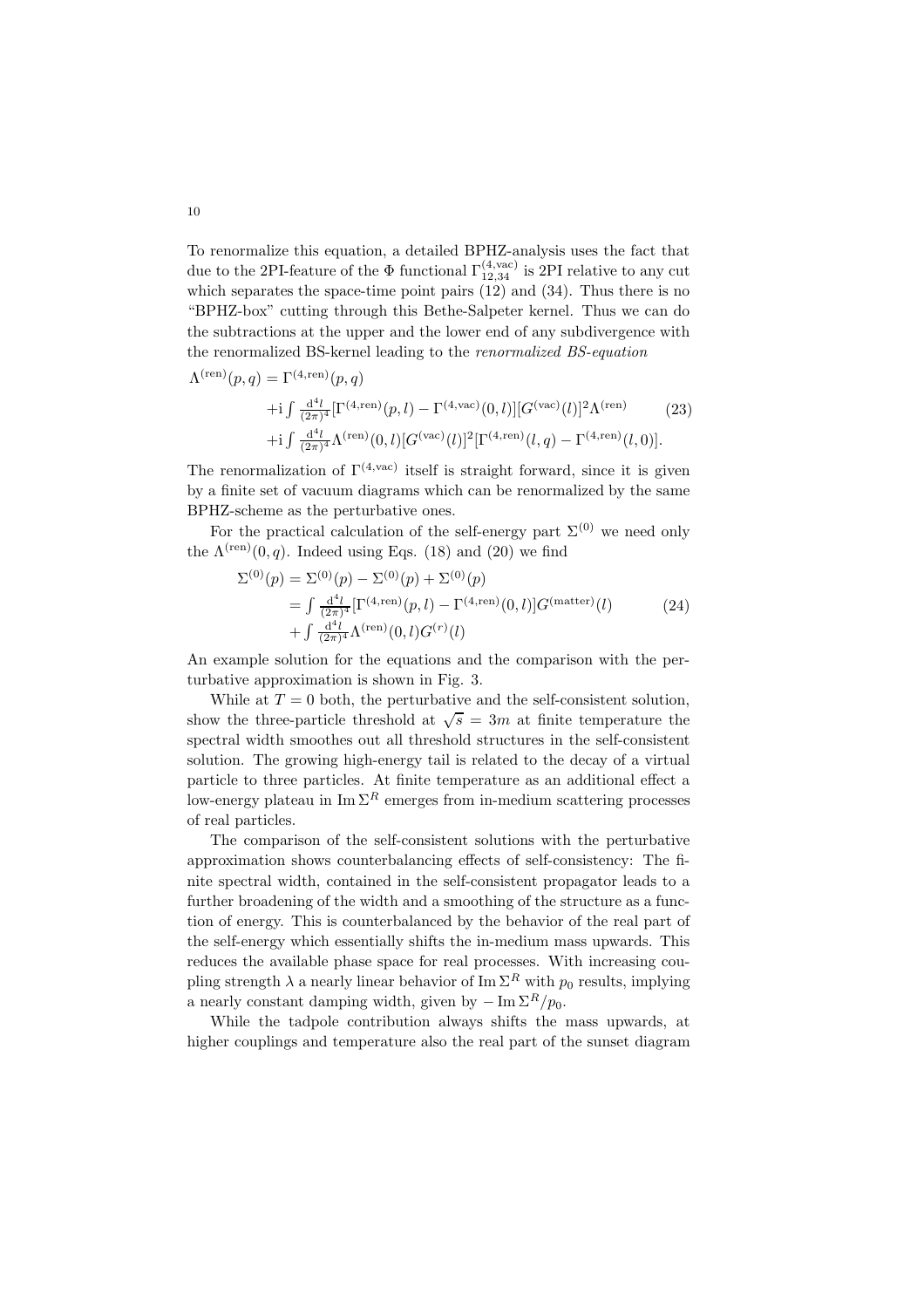

Figure 3. Real (left) and imaginary part (right) of the perturbative (top) and the selfconsistent self-energy for  $\lambda = 30$ ,  $m = 140$ MeV and  $T = 250$ MeV. Note that the self-energies are multiplied with an factor 100 in these plots!

becomes significant which can lead to a net down-shift of the mass again. This can be seen for the parameter set used for the Fig. 3.

### 4. Global symmetries

If the classical action underlying a quantum field theory is invariant under the linear operation of a Lie group  $G$ , where the group elements are independent of the space-time argument one speaks of a global symmetry of the classical action. Then it can be shown that for each linearly independent generator  $t^a \in \mathcal{L}G$  there exists a conserved charge  $Q^a$  which in turn builds a basis of the Lie algebra  $\mathcal{L}G$  as a subalgebra of the canonical Poisson algebra of the fields.

It is a well-known theorem in perturbative quantum field theory that the same holds true for the quantized theory, i.e., the effective action is symmetric under the same symmetry group as the classical action provided that no quantum anomaly destroys the symmetry or a part of it. The n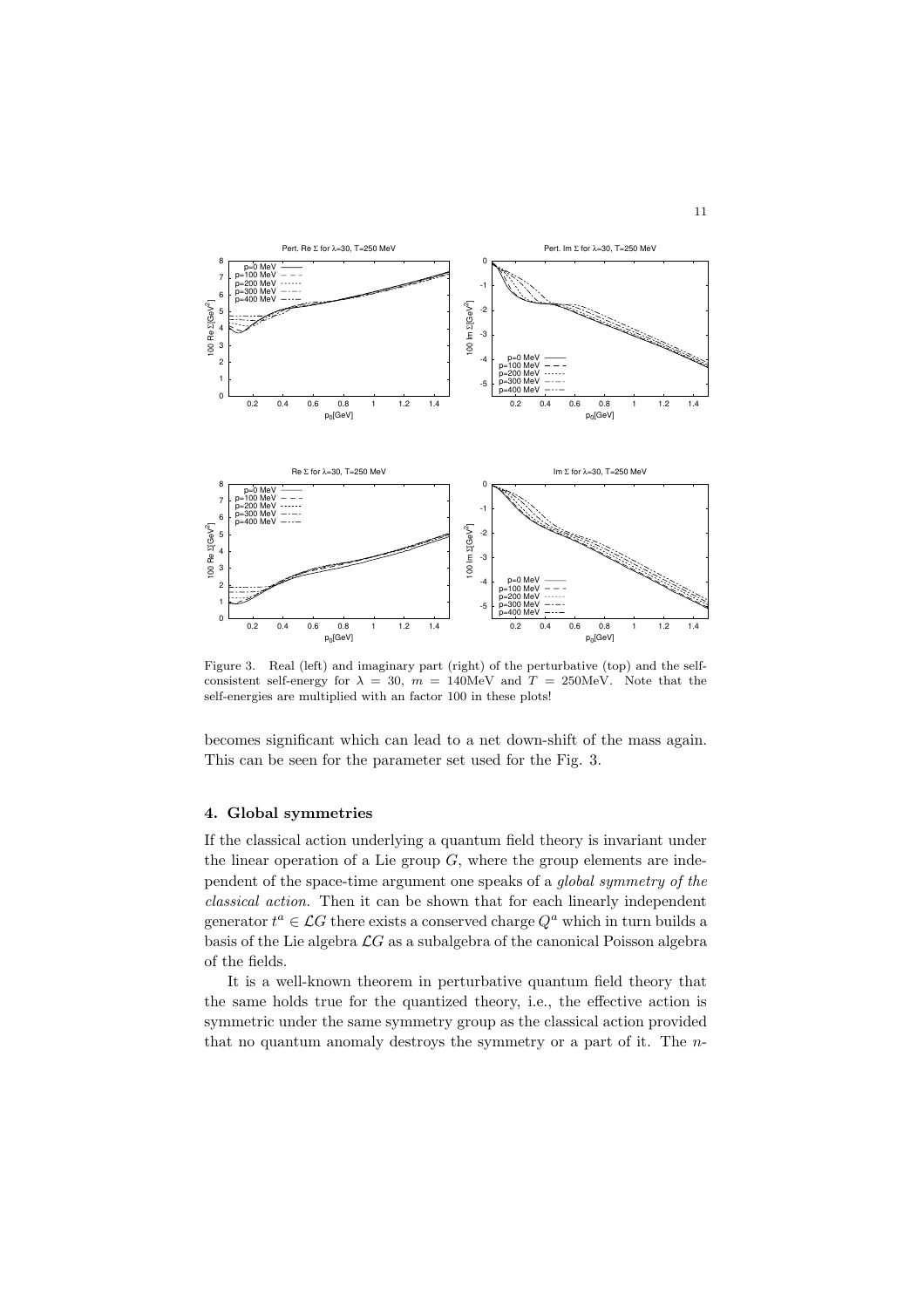point Green's functions fulfill certain constraints due to the symmetry which we shall call the Ward-Takahashi identities (WTIs) of the symmetry.

For Φ-derivable approximations in general the WTIs of the symmetry are violated for the two-point and higher vertex functions although the expectation values of the corresponding Noether currents are exactly conserved. This can be traced back to a violation of crossing symmetry within the self-consistent propagator due to partial resummation of the self-energy insertions by means of the Dyson equation of motion. We shall further show that the WTIs are fulfilled for vertex functions, which we shall call external. These functions are defined from a non-perturbative effective action which is uniquely determined by the underlying Φ-derivable approximation.

We study the symmetry properties of the generating functional (2) of a scalar  $O(N)$ -symmetric quantum field theory. An infinitesimal  $O(N)$ transformation reads  $\delta \phi_1^j = i \delta \chi_1^a (\tau^a)^j{}_{j'} \phi_1^{j'}$  $\frac{1}{1}$ . Making use of the assumed invariance of the classical action under  $O(N)$ -transformations one finds by standard path-integral analysis<sup>13</sup> that  $\Gamma[\varphi, G]$  is an  $O(N)$ -scalar functional when  $\phi$  is transformed as a vector and G as a second-rank tensor:

$$
\int_{\mathcal{C}} d(1) \frac{\delta \Gamma}{\delta \phi_1^j} (\tau^a)^j{}_k \phi_1^k + \int_{\mathcal{C}} d(12) \frac{\delta \Gamma}{\delta G_{12}^{jk}} [(\tau^a)^j{}_{j'} G_{12}^{j'k} + (\tau^a)^k{}_{k'} G_{12}^{jk'}] = 0. \tag{25}
$$

Now only for the exact functional the self-consistent Green's function G is identical with the exact one. Thus in general only for the exact case the self-energy and higher vertex functions fulfill all WTIs of the usual 1PI action.

Generally for a Φ-derivable approximation this equality of vertex functions does not hold true any longer. For such approximations in general the WTIs are violated in loop orders higher than that taken into account for the approximation of the functional. The reason is that the solution of the equations of motion are equivalent to a certain partial resummation of the perturbation series which is not crossing symmetric in the inner structure of the diagrams.

To recover the crossing symmetry we define an effective action functional from our approximated 2PI-action as

$$
\tilde{\Gamma}[\varphi] = \Gamma[\varphi, \tilde{G}[\varphi]] \text{ with } \left. \frac{\delta \Gamma[\varphi, G]}{\delta G} \right|_{G = \tilde{G}[\varphi]} = 0,
$$
\n(26)

i.e., for an arbitrarily given mean field  $\varphi$  we define the propagator  $\tilde{G}[\varphi]$ as the solution of the Dyson equation of motion as it is defined by the 2PI-functional. The approximation to the 1PI functional  $\tilde{\Gamma}[\varphi]$  is given by insertion of this propagator in the 2PI functional. If one would not ap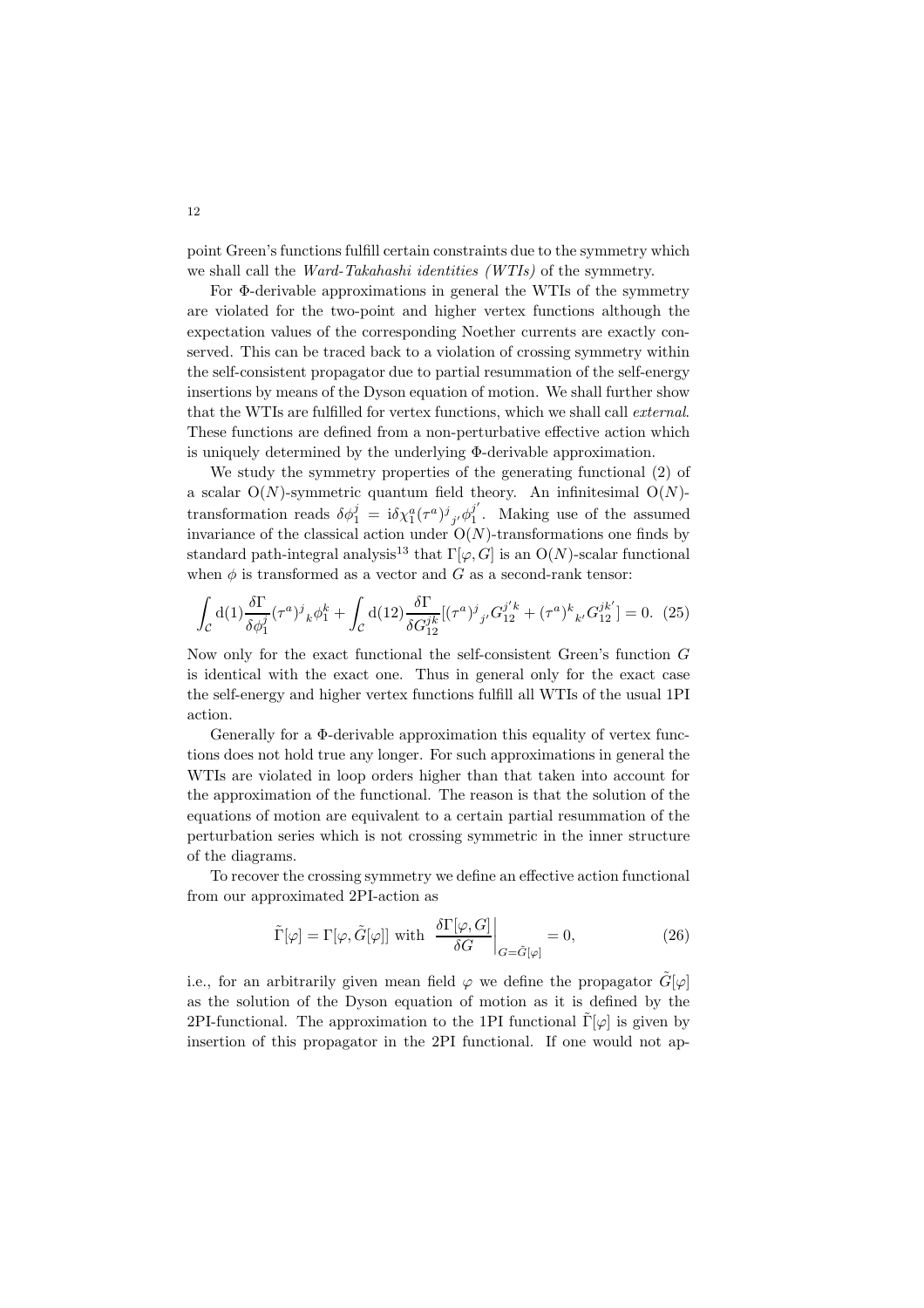ply any approximations  $\tilde{\Gamma}$  is identical with the usual 1PI quantum action functional generating 1PI truncated proper vertex functions.

The stationary point of this action functional defines the mean field and propagator of the Φ-derivable approximation since

$$
\frac{\delta \tilde{\Gamma}}{\delta \varphi} = \left( \frac{\delta \Gamma[\varphi, G]}{\delta \varphi} + \int_{\mathcal{C}} d(12) \frac{\delta \Gamma[\varphi, G]}{\delta G_{12}^{jk}} \frac{\delta \tilde{G}_{12}^{jk}[\varphi]}{\delta \varphi} \right)_{G = \tilde{G}[\varphi]}.
$$
(27)

From (26) this yields

$$
\frac{\delta \tilde{\Gamma}}{\delta \varphi} = \left( \frac{\delta \Gamma[\varphi, G]}{\delta \varphi} \right)_{G = \tilde{G}[\varphi]}.
$$
\n(28)

Thus the stationary point  $\tilde{\varphi}$  of  $\tilde{\Gamma}$  is identical to the mean field of the  $\Phi$ derivable approximation and together with (26) this means that  $\tilde{G}[\tilde{\varphi}]$  is the solution of the Dyson equation from the same Φ-functional.

For a Φ-derivable approximation  $\tilde{\Gamma}$  defines a non-perturbative approximation to this functional and can be used to derive approximations for the proper vertex functions:

$$
(\tilde{\Gamma}^{(n)})_{12...}^{jk...} = \frac{\delta^n \tilde{\Gamma}[\varphi]}{\delta \varphi_1^j \delta \varphi_2^k \cdots}.
$$
\n(29)

Especially  $\tilde{\Gamma}^{(2)}$  is an approximation for the inverse propagator, which we call the external propagator to be distinguished from the self-consistent propagator. This external propagator fulfills the usual WTI but is not identical with the self-consistent or internal propagator.

The vertex functions (29) are by definition crossing symmetric. Now the symmetry property (25) by construction holds also true for the approximated Φ-functional and thus from (26) we see that  $\tilde{\Gamma}$  is an  $O(N)$ -scalar functional:

$$
\int_{\mathcal{C}} d(1) \frac{\delta \tilde{\Gamma}[\varphi]}{\delta \varphi_1^j} (\tau^a)^j_{\ j'} \varphi_1^{j'} = 0.
$$
\n(30)

This symmetry property contains all WTIs for the external vertex functions. Especially for the external propagator, defined by

$$
(G_{\text{ext}}^{-1})_{1j,2k} = \left. \frac{\delta^2 \tilde{\Gamma}[\varphi]}{\delta \varphi_1^j \delta \varphi_2^k} \right|_{\varphi = \tilde{\varphi}}.
$$
\n(31)

By taking the functional derivative of (30) we obtain

$$
\int_{\mathcal{C}} d(1) (G_{\text{ext}}^{-1})_{1j,2k} (\tau^a)^j_{j'} \tilde{\varphi}_1^{j'} = 0.
$$
 (32)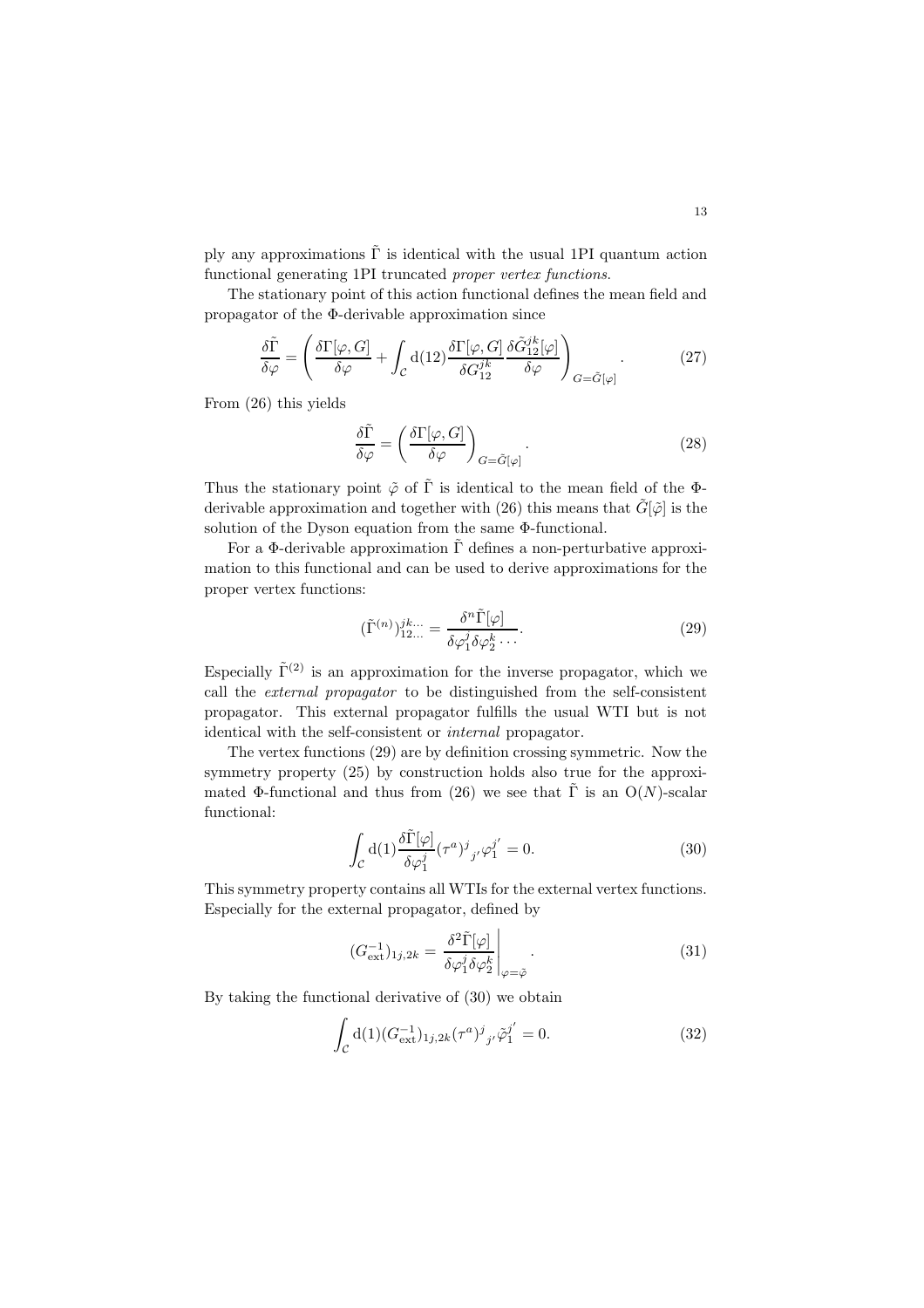For a translationally invariant state the Fourier transform of (32) with respect to  $(x_1 - x_2)$  reads

$$
(G_{\text{ext}}^{-1})_{jk}(p=0)(\tau^a)^j_{\ j'}\varphi^{j'} = -(M^2)_{jk}(\tau^a)^j_{\ j'}\tilde\varphi^{j'} = 0. \tag{33}
$$

It is clear that in this situation  $\tilde{\varphi}$  is a constant due to translation invariance. If it is not 0 the symmetry is spontaneously broken. Since  $(M^2)_{jk}$  is the mass matrix of the particles described as the excitations of the field around the mean field  $\tilde{\varphi}$  Eq. (33) tells us that the  $N-1$  fields perpendicular to the direction given by the solution  $\tilde{\varphi}$  are massless, the Nambu-Goldstone bosons of the symmetry.

To calculate the external propagator explicitly we apply (26) in (31) to obtain

$$
(G_{\text{ext}}^{-1})_{1j,2k} = \left[ \frac{\delta^2 \Gamma[\varphi, G]}{\delta \varphi_1^j \delta \varphi_2^k} + \int_C d(3'4') \frac{\delta^2 \Gamma[\varphi, G]}{\varphi_1^j \delta G_{3'4'}^{j'k'}} \frac{\delta \tilde{G}_{3'4'}}{\delta \varphi_2^k} \right]_{\varphi = \tilde{\varphi}, G = \tilde{G}[\tilde{\varphi}]}.
$$
 (34)

Taking the derivative of the identity

$$
\int_{\mathcal{C}} d(2') (\tilde{G}^{-1})_{1j,2'k'} \tilde{G}_{2'2}^{k'k} = \delta_{12}^{(d)} \delta_j^k
$$
\n(35)

with respect to the field we get

$$
\int_{\mathcal{C}} d(1'2') \left[ \frac{\delta \tilde{G}^{-1}}{\delta \varphi_3^l} \tilde{G}_{2'2}^{k'k} + (\tilde{G}^{-1})_{1j,2'k'} \frac{\delta G_{2'2}^{k'k}}{\delta \varphi_3^l} \right] = 0. \tag{36}
$$

With help of (6) the three-point function

$$
\Lambda_{1j,2k;3l}^{(3)} = \frac{\delta \tilde{G}_{1j,2k}^{-1}}{\delta \varphi_3^l} \tag{37}
$$

can be expressed as the solution of the BS-equation

$$
\Lambda_{1j,2k;3l}^{(3)} = \Gamma_{1j,2k;3l}^{(3)} - i \int_{\mathcal{C}} d(3'4'3''4'') \Gamma_{1j,2k;3'l'4'm'}^{(4)} \tilde{G}_{3'3''}^{l'l''} \tilde{G}_{4'4''}^{m'm''} \Lambda_{3''l'',4''m'';3l}^{(3)},
$$

which in terms of diagrams can be depicted as

$$
i\Lambda^{(3)} = \underbrace{\qquad \qquad}_{i\Lambda^{(3)}} \qquad \qquad \qquad}_{i\Gamma^{(3)}} \qquad \qquad \downarrow \qquad \qquad \underbrace{\qquad \qquad}_{i\Gamma^{(4)}} \qquad \qquad}_{i\Lambda^{(3)}} \qquad \qquad \downarrow \qquad \qquad (39)
$$

while its kernels are determined by the Φ-functional:

$$
\Gamma_{1j,2k;3l}^{(3)} = \left[ \frac{\delta^3 S[\varphi]}{\delta \varphi_1^i \delta \varphi_2^k \delta \varphi_3^l} - 2i \frac{\delta^2 \Phi[\varphi, G]}{\delta G_{12}^{ik} \delta \varphi_3^l} \right]_{G = \tilde{G}[\tilde{\varphi}], \varphi = \tilde{\varphi}}
$$
\n
$$
\Gamma_{1j,2k;3l,4m}^{(4)} = -2 \left[ \frac{\delta^2 \Phi[\varphi, G]}{\delta G_{12}^{ik} \delta G_{34}^{lm}} \right]_{G = \tilde{G}[\tilde{\varphi}], \varphi = \tilde{\varphi}}
$$
\n(40)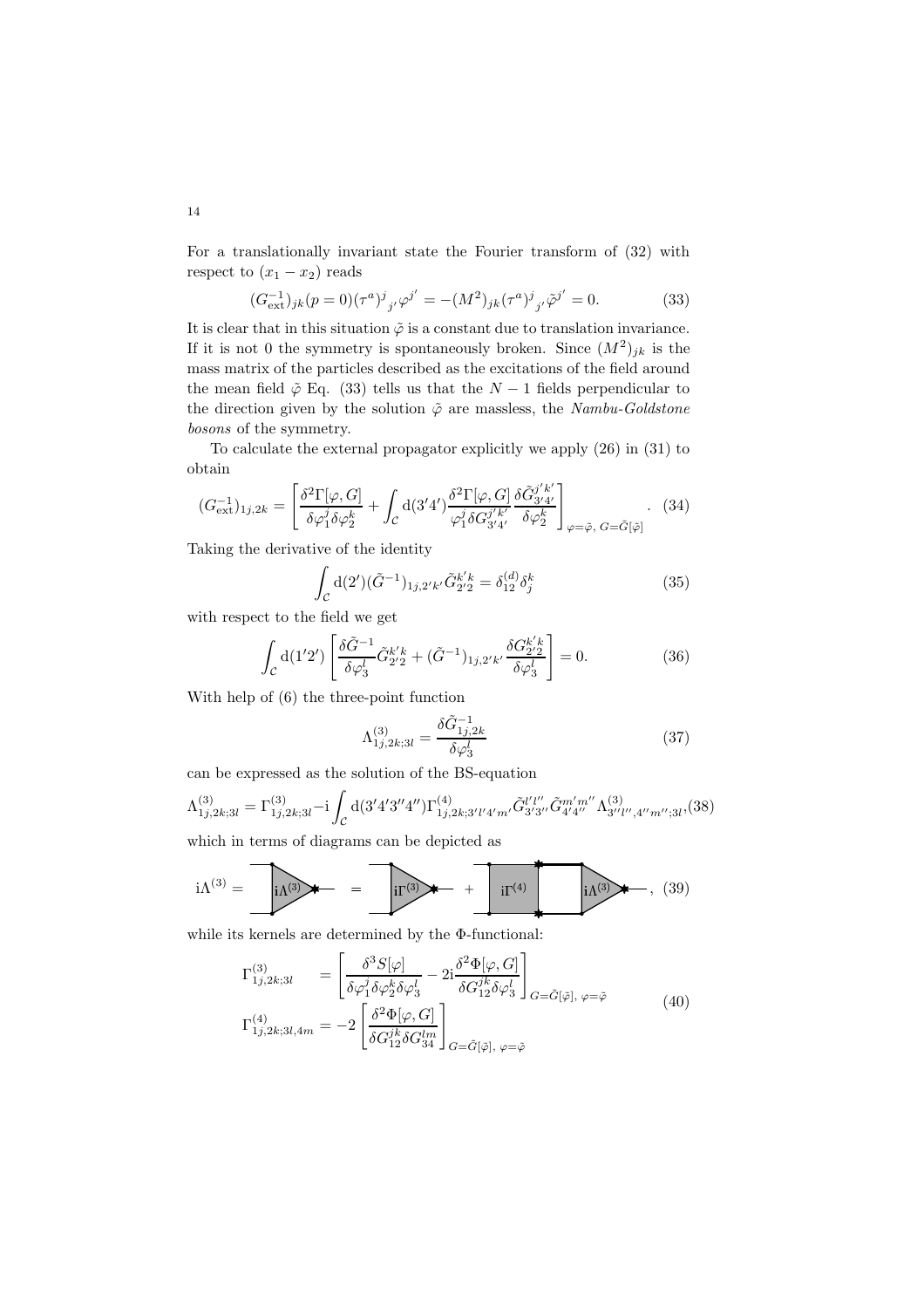With these definitions using (36 and (37) the external propagator (34) can be written as

$$
(\Sigma_{\text{ext}})_{1j,2k} = -\left[\frac{\mathrm{i}}{2} \int_{\mathcal{C}} d(1'2') \frac{\delta^4 S[\varphi]}{\delta \varphi_1^j \delta \varphi_2^k \delta \varphi_1^{j'} \delta \varphi_2^{k'}} G_{1'2'}^{j'k'} + \frac{\delta \Phi[\varphi, G]}{\delta \varphi_1^j \delta \varphi_2^k} -\frac{\mathrm{i}}{2} \int_{\mathcal{C}} d(3'4'3''4'') \Gamma_{3'j'4'k';1j}^{(3)} G_{3'3''}^{j'j''} G_{4'4''}^{k'k''} \Lambda_{3''j'',4''k'';2k}\right].
$$
\n(41)

In graphical terms this equation looks as follows



It is clear that both, the BS-equation (38) and Eq. (41), have to be renormalized. This is done again with help of the above explained BPHZ techniques. Again all counterterms turn out to be independent of the temperature and consistent with those needed to renormalize the underlying self-consistent equations of motion (for more details of this renormalization  $see<sup>13</sup>$ ).

Looking at the diagrams (39) and (42) it turns out that the BS-equation (38) provides exactly the resummation of the channels missing inside the self-consistent approximation to the self-energy. This restores both the intrinsic crossing symmetry and the underlying  $O(N)$ -WTI for the external self-energy.

As an example we show results for the lowest order approximation which is the Hartree approximation for the self-consistent self-energy, leading to a constant effective mass shown in Fig. 4. Clearly Goldstone's theorem is violated, since the pion mass is different from 0 in both broken phases. In this case the external self-energy is obtained by a bubble resummation, corresponding to a Random phase approximation (RPA). Since at the same time it is the second functional derivative of the effective 1PI-action functional it provides a stability criterion for the Hartree solution, which is of course only a stable solution, i.e., a minimum of the effective potential, if the mass matrix is positive semidefinite. It turns out that the solution, denoted as "broken phase 2" in Fig. 4 is unstable. In Fig. 5 the effective mass obtained from the external propagator, is shown. Indeed Goldstone's theorem is fulfilled, as to be expected from our analysis. From another point of view this result was also obtained by Aouissat and Belacem<sup>16</sup>.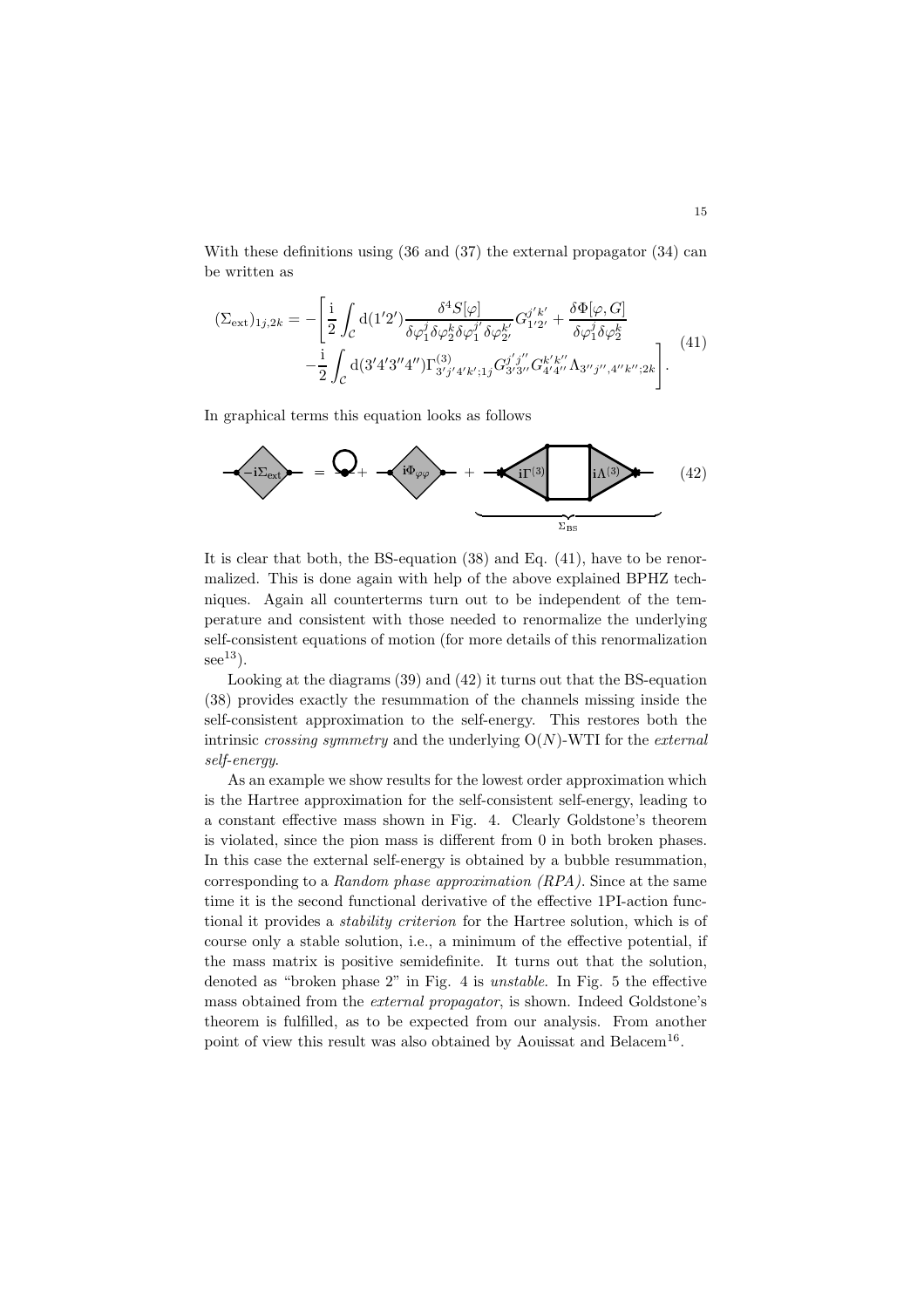

Figure 4. The solutions for the Hartree approximation



Figure 5. The effective external masses at a temperature of 150MeV. The effective external  $\pi$ -mass indeed vanishes at  $p_0 = \vec{p} = 0$  as predicted from Goldstone's theorem. The spectral function of the  $\sigma$ -meson shows that at high temperatures its strength becomes more peaked and the maximum shifted to lower momenta than at  $T = 0$ .

### 5. Conclusions and outlook

We have shown that any self-consistent Dyson resummation can be renormalized with counter terms that are independent of temperature provided it is realized as a Φ-derivable approximation. The proof is based on the applicability of Weinberg's power counting theorem and the BPHZ subtraction scheme. These techniques provide the possibility to extract both, the explicite and hidden divergent vacuum subdiagrams, and to subtract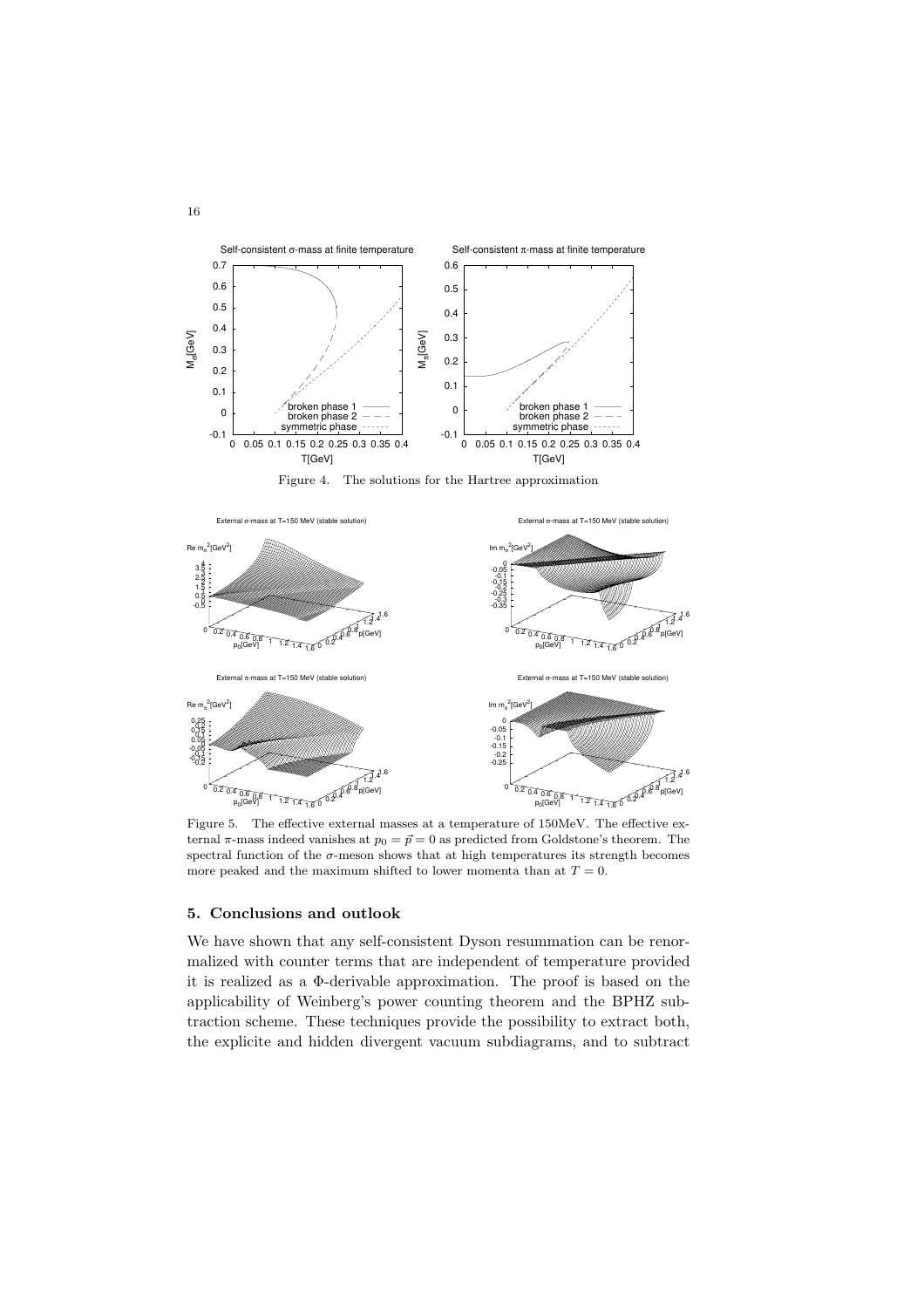the divergences leading to a coupled set of finite equations of motion for the mean fields and the Green's functions.

In the second part a detailed analysis of symmetry properties has been given. In general the Φ-derivable approximation schemes violate Ward-Takahashi identities for two-point and higher Green's functions since intrinsically crossing symmetry is violated at orders of the expansion parameter higher than that taken into account for the 2PI functional. Also the recently observed deviation from the correct renormalization group flow of the coupling constant can be traced back to this incomplete resummation provided by the self-consistent equations of motion<sup>17</sup>.

It was further shown that the symmetries are recovered by defining a non-perturbative approximation to the effective quantum action by the stationary point of the 2PI action functional with respect to the Green's function at given mean fields. The calculation of the self-energy defined with help of this 1PI functional needs the solution of a Bethe-Salpeter equation keeping track of the channels that are missing intrinsically in the Φ-derivable self-consistent resummation for the self-consistent propagator. In this way not only crossing symmetry but also the Ward-Takahashi identities for the proper vertex functions related to linearly realized global symmetries are recovered.

The problems related with the missing crossing symmetry and symmetry violations become more serious in the case of local gauge symmetries. In general then the Φ-derivable approximations violate important features like unitarity, causality and positive definiteness of the probability measure. Here only partial solutions of these problems are known, for instance making use of hard thermal loop expansion schemes<sup>18,19</sup>. A systematic analysis of the violation of gauge invariance has been given recently by Arrizabalaga and Smit<sup>20</sup>. It was shown by Denner and Dittmaier<sup>21</sup> that there exist nonsymmetry breaking Dyson resummation schemes within the background field gauge formulation. At the time an investigation whether or not this scheme is applicable also in the context of the Φ-derivable formalism is under way. Nevertheless the definition of the self-consistent propagator is in this case questionable because of the artificial excitation of unphysical gauge field degrees of freedom by the violation of crossing symmetry inside the self-consistent diagrams. A first way out of this problem by a projection formalism is given by us  $in^{22}$ .

For the study of non-equilibrium situation the Φ-functional becomes the only systematic approximation scheme which obeys conservation laws. Recently numerical studies of the equations of motion for out of equilibrium were undertaken (see  $23,24,25,26$  and citations therein).